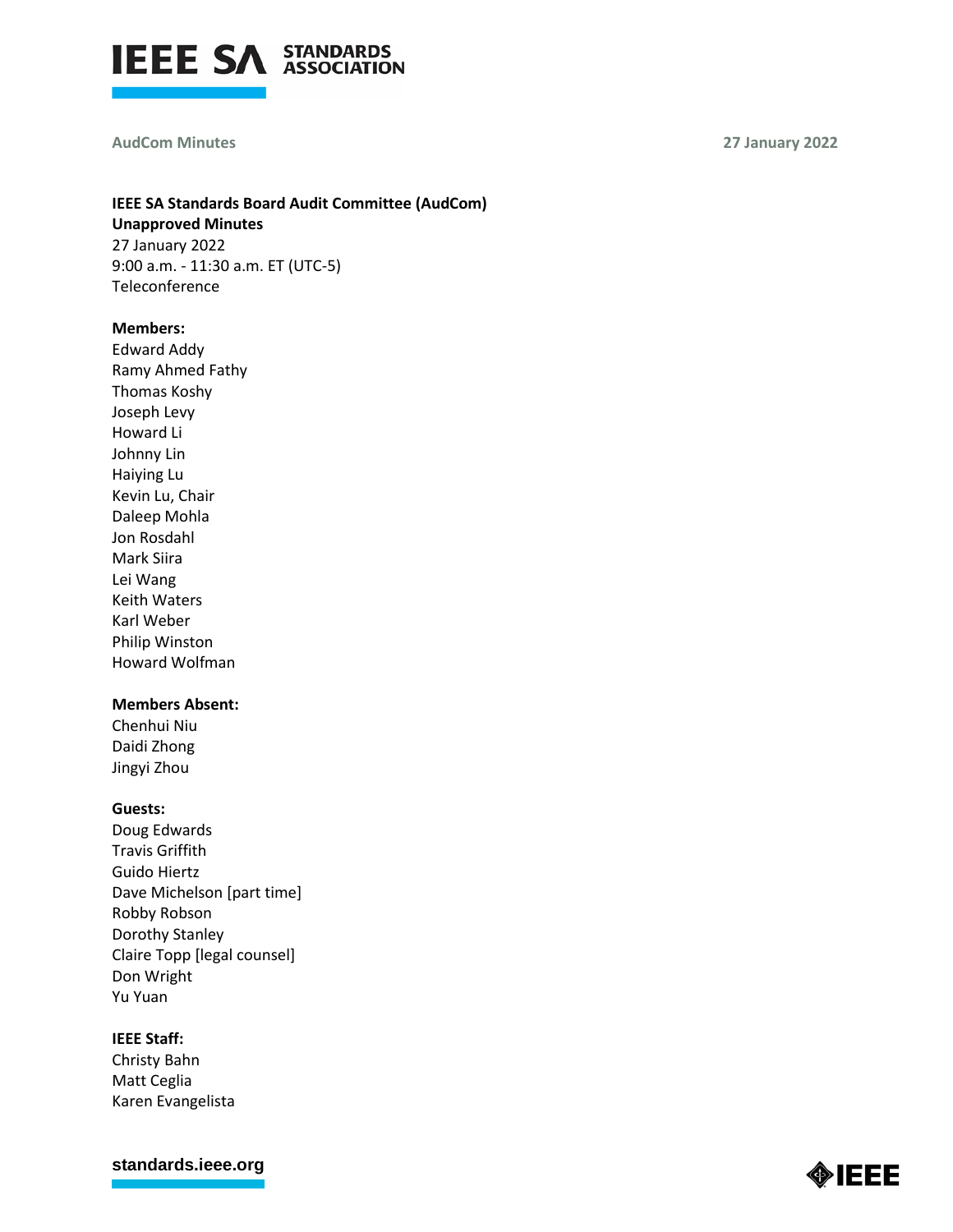Jonathan Goldberg Jodi Haasz Yvette Ho Sang Konstantinos Karachalios Soo Kim Michael Kipness Vanessa Lalitte Kristin Little Kelly Lorne Erin Morales Ashley Moran Adam Newman Christian Orlando Dave Ringle Pat Roder Jennifer Santulli Tom Thompson Lisa Weisser, Administrator Malia Zaman Meng Zhao

## **[Unless otherwise noted, all votes are unanimous]**

## **1. CALL TO ORDER AND INTRODUCTIONS**

Chair Lu called the meeting to order at 9:02 a.m. ET (UTC-5). There was a round of introductions.

### **2. REVIEW AND APPROVAL OF THE AGENDA**

Following a review of the agenda, Chair Lu asked if there were any changes to the published agenda. There were no changes.

## **A motion was made (Mohla) and seconded (Koshy) to approve the 27 January 2022 AudCom meeting agenda. In the absence of objection, the motion was approved.**

### **3. APPROVAL OF MINUTES OF THE 06 DECEMBER 2021 AUDCOM MEETING**

**A motion was made (Wolfman) and seconded (Lu) to approve the minutes of the 06 December 2021 AudCom meeting. In the absence of objection, the motion was approved.**

### **4. P&P REVIEW**

### **4.1 Status of Continuing Standards Committee P&P Review**

4.1.1 IEEE Aerospace and Electronic Systems Society/Gyro Accelerometer Panel (AES/GA) Philip Winston, Johnny Lin

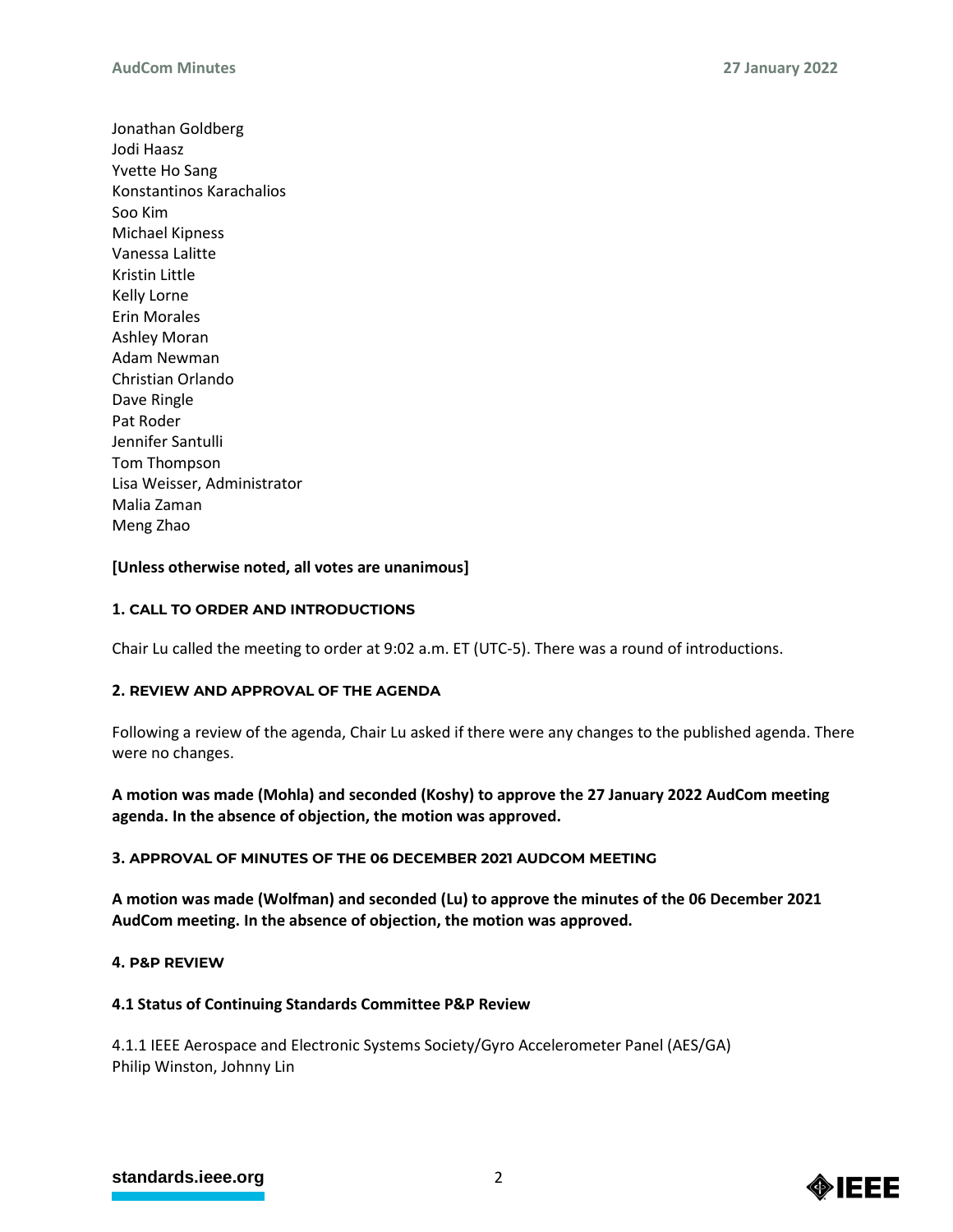This review was discussed after agenda item 4.1.2 to allow time for the reviewers to join the call.

There are still open comments on the checklist, including the issue related to the definition of quorum. Staff will continue to work with the Standards Committee Chair. The P&P will continue under review and move to the March 2022 AudCom agenda.

4.1.2 IEEE Broadcast Technology Society/Broadcast Technology Standards Committee (BTS/BTSC) Joseph Levy, Thomas Koshy

There are still open comments from the checklist that have not been addressed, including several grammatical issues discussed with regard to the baseline. The grammatical issues discussed will be added to the list of topics for consideration for the next baselines update. The P&P will continue under review and move to the March 2022 AudCom agenda.

## **AI: Lisa Weisser to add the grammatical items discussed to the list of topics for consideration for the next baselines update.**

4.1.3 IEEE Computer Society/Cloud Computing Standards Committee (C/CCSC) Ramy Fathy, Keith Waters

# **Motion: To recommend acceptance of the C/CCSC P&P. Upon vote, the motion passed (14 approve, 0 disapprove, 1 abstain [Levy]).**

4.1.4 IEEE Computer Society/Design Automation (C/DA) Edward Addy, Lei Wang

There are open comments from the checklist that require further discussion to resolve. The P&P will continue under review and move to the March 2022 AudCom agenda.

4.1.5 IEEE Electromagnetic Compatibility Society/Standards Development Committee (EMC/SDCom) Howard Li, Keith Waters

## **Motion: To recommend acceptance of the EMC/SDCom P&P. Upon vote, the motion passed.**

4.1.6 IEEE Instrumentation and Measurement Society/TC25 - Medical and Biological Measurements (IM/MBM) Joseph Levy, Haiying Lu

## **Motion: To recommend acceptance of the IM/MBM P&P. Upon vote, the motion passed.**

During the discussion about this review, a point was raised about the importance of clear scopes for the Standards Committees, and pointed to the scope in this P&P as an example. It was suggested that a template can be provided to help other Standards Committees develop their scopes.

4.1.7 IEEE Instrumentation and Measurement Society/TC39 - Measurements in Power Systems (IM/MPS) Jon Rosdahl, Chenhui Niu

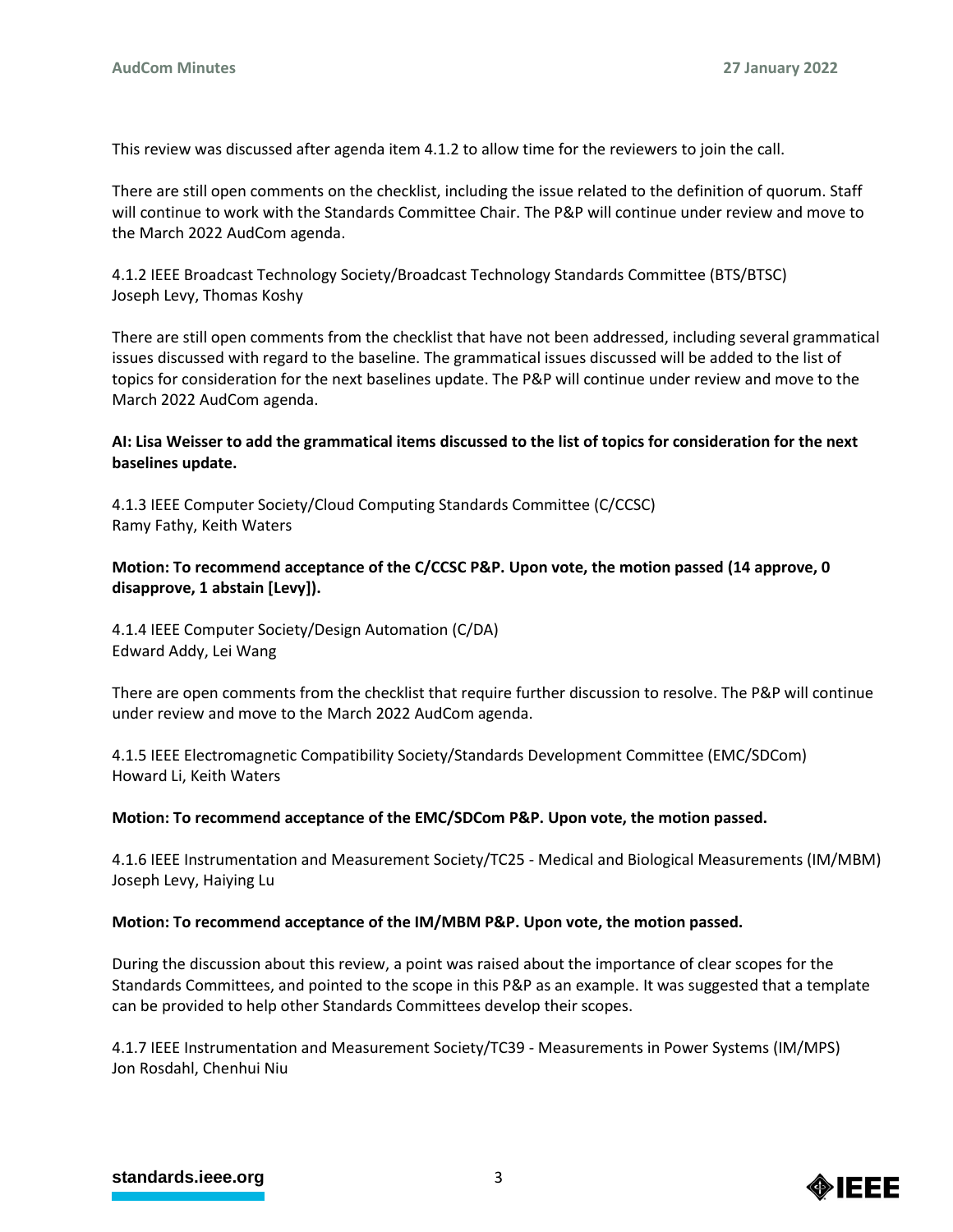## **Motion: To recommend acceptance of the IM/MPS P&P. Upon vote, the motion passed.**

4.1.8 IEEE Instrumentation and Measurement Society/TC40 - Secure and Dependable Measurement (IM/SDM) Daidi Zhong, Jon Rosdahl

There are still open comments from the checklist that have not been addressed and the P&P will continue under review and move to the March 2022 AudCom agenda.

4.1.9 IEEE Reliability Society/IEEE Reliability (RS/SC) Howard Li, Jon Rosdahl

There are still open comments from the checklist that have not been addressed and the P&P will continue under review and move to the March 2022 AudCom agenda.

## **4.2 Status of New Standards Committee P&P Review**

4.2.1 IEEE Vehicular Technology Society/Mobile Radio Standards Committee (VT/MRSC) Mark Siira, Daidi Zhong

## **Motion: To recommend acceptance of the VT/MRSC P&P. Upon vote, the motion passed.**

Following the outcome of this review, AudCom discussed item 6.1.2 on the agenda.

## **4.3 Status of Continuing Working Group P&P Review**

4.3.1 IEEE Instrumentation and Measurement Society/TC45 - Radiation and Nuclear Instrumentation and Systems (IM/RNIS) - Common (all IM/RNIS Individual WGs) Mark Siira, Haiying Lu

There is an open item that needs to be addressed in the P&P following the discussion during the AudCom meeting. Clarification was made during the discussion that although it is not mandatory for the Working Group to have a Treasurer, there must be someone assigned to the Treasurer responsibilities if there if a potential for any money coming into the Working Group (for example, through meeting fees). The P&P will continue under review and move to the March 2022 AudCom agenda.

## **4.4 Status of New Working Group P&P Review**

There were no new Working Group P&Ps.

## **5. OLD BUSINESS**

### **5.1 Action Item Review - Lisa Weisser**

Lisa Weisser reported on action items carried over from prior AudCom meetings:

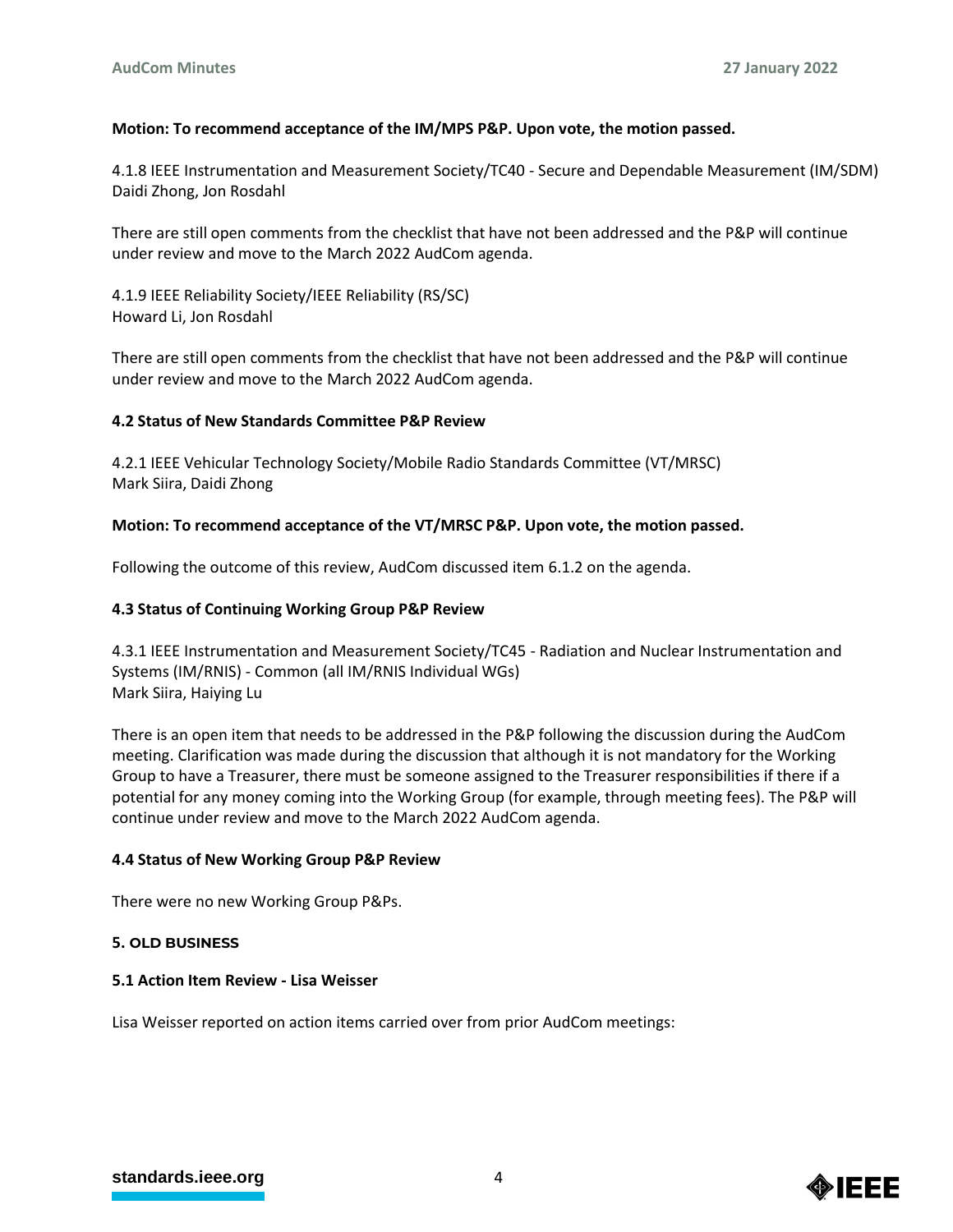| <b>Action Item</b>               | <b>Status</b> | Update                                                      |
|----------------------------------|---------------|-------------------------------------------------------------|
| Develop AudCom FAQs              | Complete      | The AudCom FAQs have been posted on the AudCom web          |
|                                  |               | pages: https://standards.ieee.org/content/dam/ieee-         |
|                                  |               | standards/standards/web/governance/audcom/faqs.pdf          |
| Lisa Weisser will add the slides | Complete      | The myProject update slides are available in the AudCom     |
| from Greg Marchini's             |               | space in iMeet.                                             |
| myProject update to the          |               |                                                             |
| AudCom space in iMeet.           |               |                                                             |
| Lisa Weisser will draft          | In Progress   | The FAQs will need to be reviewed before distribution for   |
| additional FAQs for the          |               | AudCom review and consideration.                            |
| treatment of Open Source         |               |                                                             |
| content in P&P documents         |               |                                                             |
| Lisa Weisser will see if         | In Progress   | Lisa found out that the AudCom comment function is not      |
| additional permissions can be    |               | set up for SC Chairs to comment (it is different from the   |
| incorporated to the AudCom       |               | comment function in NesCom and RevCom during their          |
| comment function in              |               | review periods). If needed, the SC Chairs can work with     |
| myProject to enable Chairs to    |               | the Program Managers to add comments on their behalf.       |
| have a dialog with the           |               | The additional FAQs, along with updated information         |
| reviewers in the comment         |               | about this in the training materials will help clarify this |
| section for their submission.    |               | subject.                                                    |
| Additionally, Lisa will add      |               |                                                             |
| another FAQ to explain that      |               |                                                             |
| Chairs can currently work with   |               |                                                             |
| their Program Managers to        |               |                                                             |
| add information on their         |               |                                                             |
| behalf through the comment       |               |                                                             |
| section.                         |               |                                                             |

## **5.2 Update on P&Ps Due in 2022**

Lisa Weisser displayed the list of Standards Committees with P&P that were recently accepted that have not yet submitted Working Group P&P for review by AudCom. It was noted that some of the Standards Committees do not currently have Working Groups. Lisa also displayed the list of all Standards Committees with P&P expiring at the end of 2022 that will need to submit an updated P&P document to AudCom.

# **AI: Lisa Weisser to add the list of Working Group P&P requested for review by AudCom and the list of Standards Committees with P&P expiring at the end of 2022 to iMeet.**

Note: This item is complete, and the lists have been added to iMeet.

# **5.3 Committee Member Interactions/Comments RE: myProject**

There were no comments about myProject at this time.